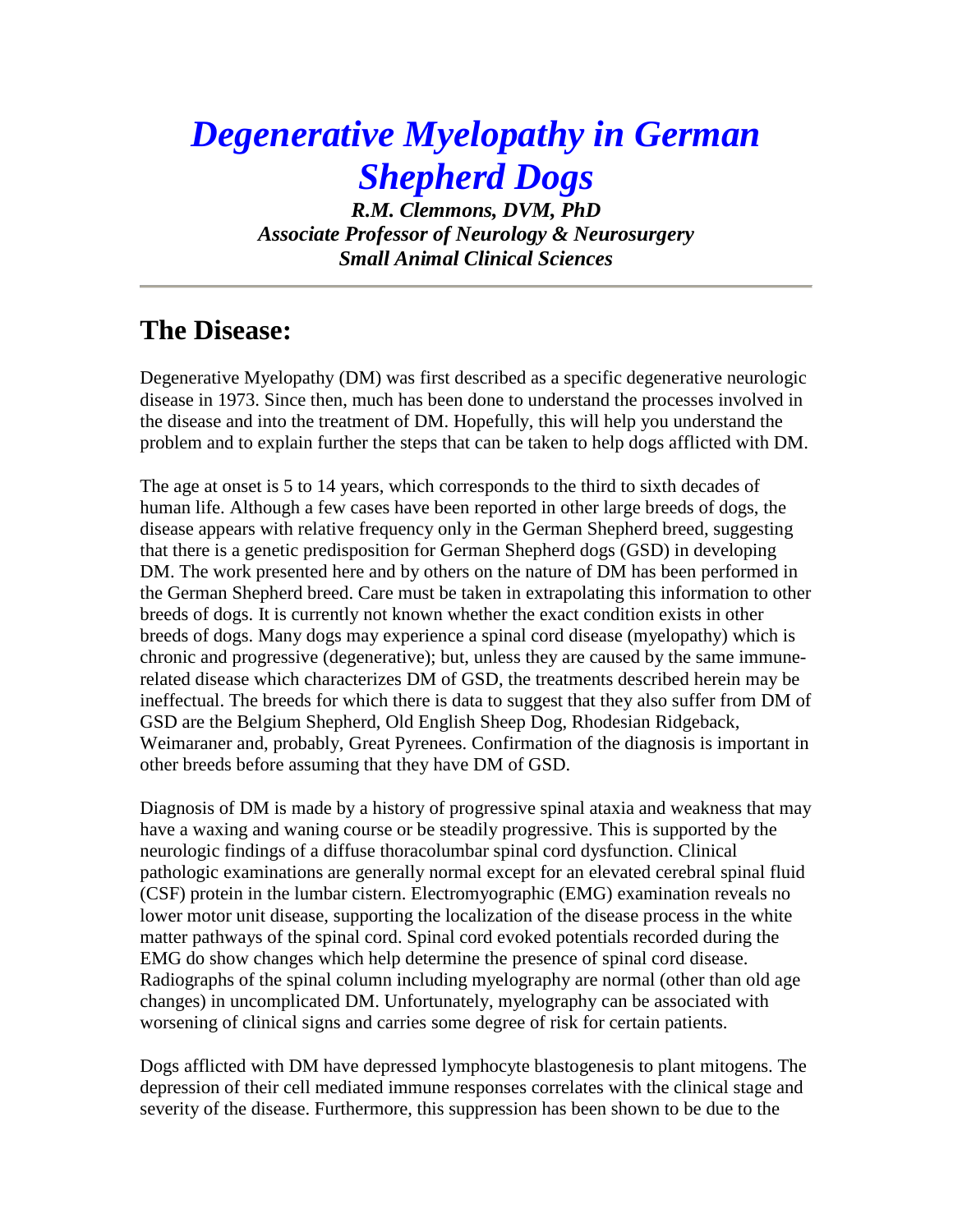genesis of a circulating suppressor cell. Some dogs with DM exhibit antigen-binding cells specific to canine myelin basic protein. Immunoglobulins have been shown to be bound within lesions within the spinal cords of dogs with DM. These patients also show increased circulating immune-complexes in their sera. The antigens in these immunecomplexes have been examined and appear to be markers of inflammation as they have been found to exist in patients who have other inflammatory diseases of the central nervous system. 2-Dimensional electrophoresis of CSF proteins indicates that the elevated proteins in the CSF of DM patients represent changes which are related to inflammation. While these changes are not specific for DM, the other conditions in which the inflammatory proteins have been found in CSF can be differentiated by clinical signs. The 2-dimensional electrophoresis of CSF proteins appears to be one of the most specific change seen in DM. Recently, we have found that CSF levels of the enzyme, acetylcholinesterase, are elevated in patients with DM. Again, this occurs in other forms of central nervous system inflammation in dogs. However, when combined with the history, neurologic signs, CSF protein concentration and EMG, the elevated CSF acetylcholinesterase level helps confirm the diagnosis. This allows the inclusion of DM in the diagnosis, even if other problems are uncovered during the examination.

The gross pathologic examination of dogs with DM generally is not contributory toward the diagnosis. The striking features being the reduction of rear limb and caudal axial musculature. The microscopic neural tissue lesions consist of widespread demyelination of the spinal cord, with the greatest concentration of lesions in the thoracolumbar spinal cord region. In severely involved areas, there is also a reduced number of axons, an increased number of astroglial cells and an increased density of small vascular elements. In the thoracic spinal cord, nearly all funiculi are vacuolated. Similar lesions are occasionally seen scattered throughout the white matter of the brains from some dogs, as well. Many patients have evidence of plasma cell infiltrates in the kidneys on throughout the gastrointestinal tract, providing a hint to the underlying immune disorder causing DM.

During the past two decades, we, at the University of Florida, have provided important new insights into the pathoetiology of DM. The release of antigens during the disease process could explain the immune deficits seen in DM and suggests that processing these immune-complexes by circulating macrophages leads to the development of the circulating suppressor cells that were previously noted. This provides a logical explanation for the presence of immune abnormalities in GSD with DM. Electrophoresis of immune-complexes demonstrates that the proteins present are inflammatory proteins which increase in inflammatory diseases of the dog nervous system. It is hoped that working with the antigens present in the immune-complexes will lead to a major breakthrough in our understanding of DM and that this also could lead to an early serodiagnostic test for the condition. However, the development of a serodiagnostic test will await the availability of antibodies specific to unique markers within the inflammatory proteins of DM dog immune-complexes.

While the cause of the altered immune system is not known, what is increasingly clear is that DM is caused by an autoimmune disease attacking the nervous systems of patients,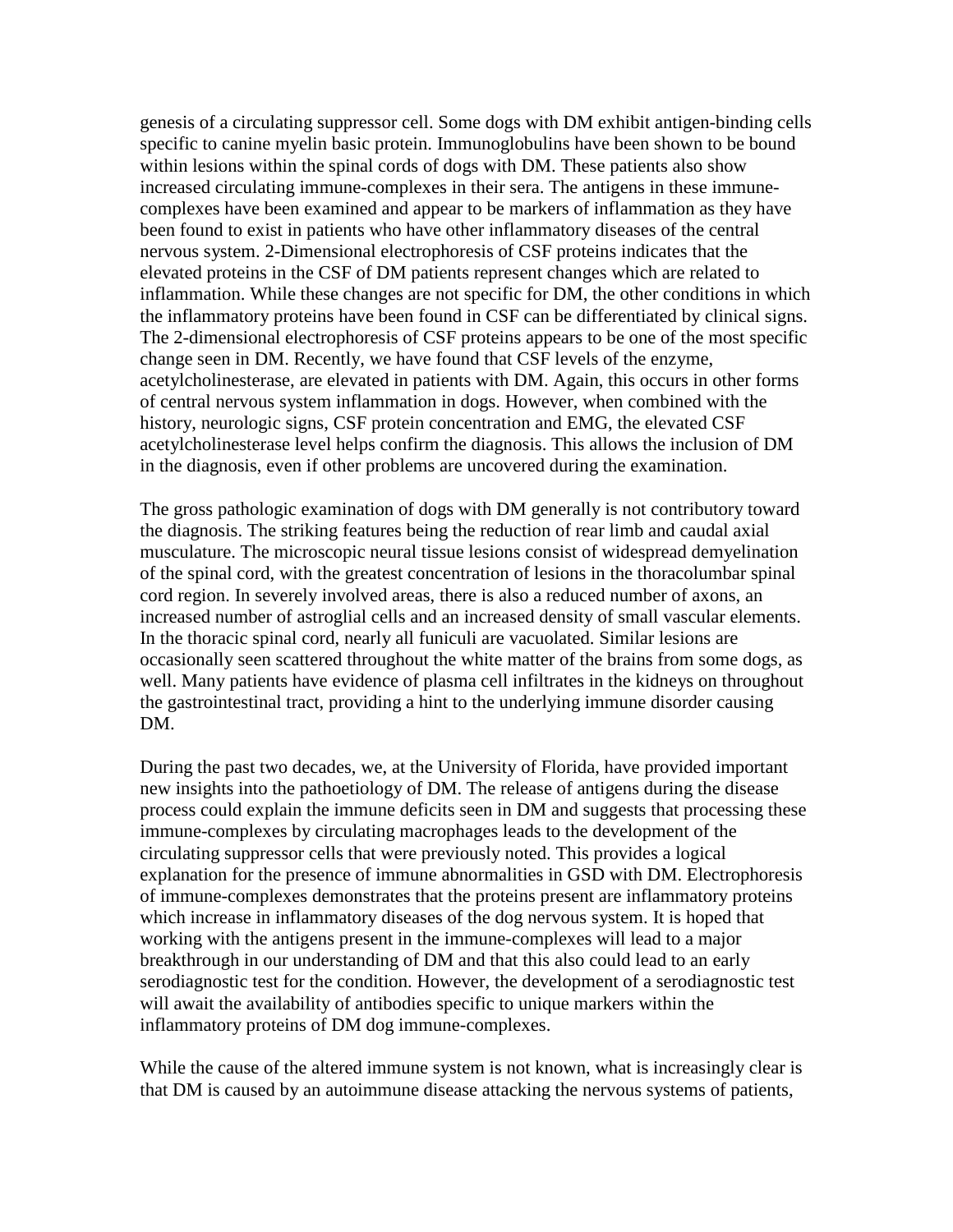leading to progressive neural tissue damage. In many respects, DM is similar to what has been discovered about the pathogenesis of Multiple Sclerosis in human beings. In fact, based upon new data concerning the pathology of MS, we can now say with some degree of certainty that DM is MS in dogs. We believe that, due to some triggering factor, immune-complexes circulate. These immune-complexes lead to endothelial cell damage in the vessels of the CNS. Subsequently, fibrin is deposited in the perivascular spaces. When this degrades (point of action of aminocaproic acid), inflammatory cells are stimulated to migrate into the lesions. The inflammatory cells release prostaglandins and cytokines (point of action of vitamin E and C) which leads to the activation of tissue enzymes and the formation of oxygen free-radicals (point of action of acetylcysteine) which, in turn, leads to tissue damage. Treatment of DM of GSD, which we recommend, is directed at these pathologic processes.

# **The Integrative Medical Approach to Treatment of Degenerative Myelopathy:**

The treatment of DM involves four basic approaches: 1) exercise

2) dietary supplementation

3) medication

4) other supportive measures

# **Rationale:**

Degenerative Myelopathy is an autoimmune disease whereby the patient's own immune system attacks their central nervous system. This immune attack leads to loss of myelin (insulation around nerve fibers) and axons (nerve fibers). While it begins and is most severe within the thoracolumbar (middle back) spinal cord, DM also affects other areas of the central nervous system including the brain stem and sub-cortical white matter. The cause of this autoimmune disease is not known, but there are probably genetic, environmental and toxic factors which eventually lead to its development. Conventional medicine has little to offer patients with DM. On the other hand, use of exercise, certain vitamins and selected drugs have delayed or prevented progression of DM in many afflicted dogs. While these treatment modalities have been directed at suppression of the clinical signs, little has been done to prevent the development of this autoimmune disease.

The purpose of this paper is to provide a rationale for treatment of German Shepherd dogs afflicted with DM with dietary alternatives and certain dietary supplements, hoping to prevent or correct the immune dysfunction which leads to the development of DM.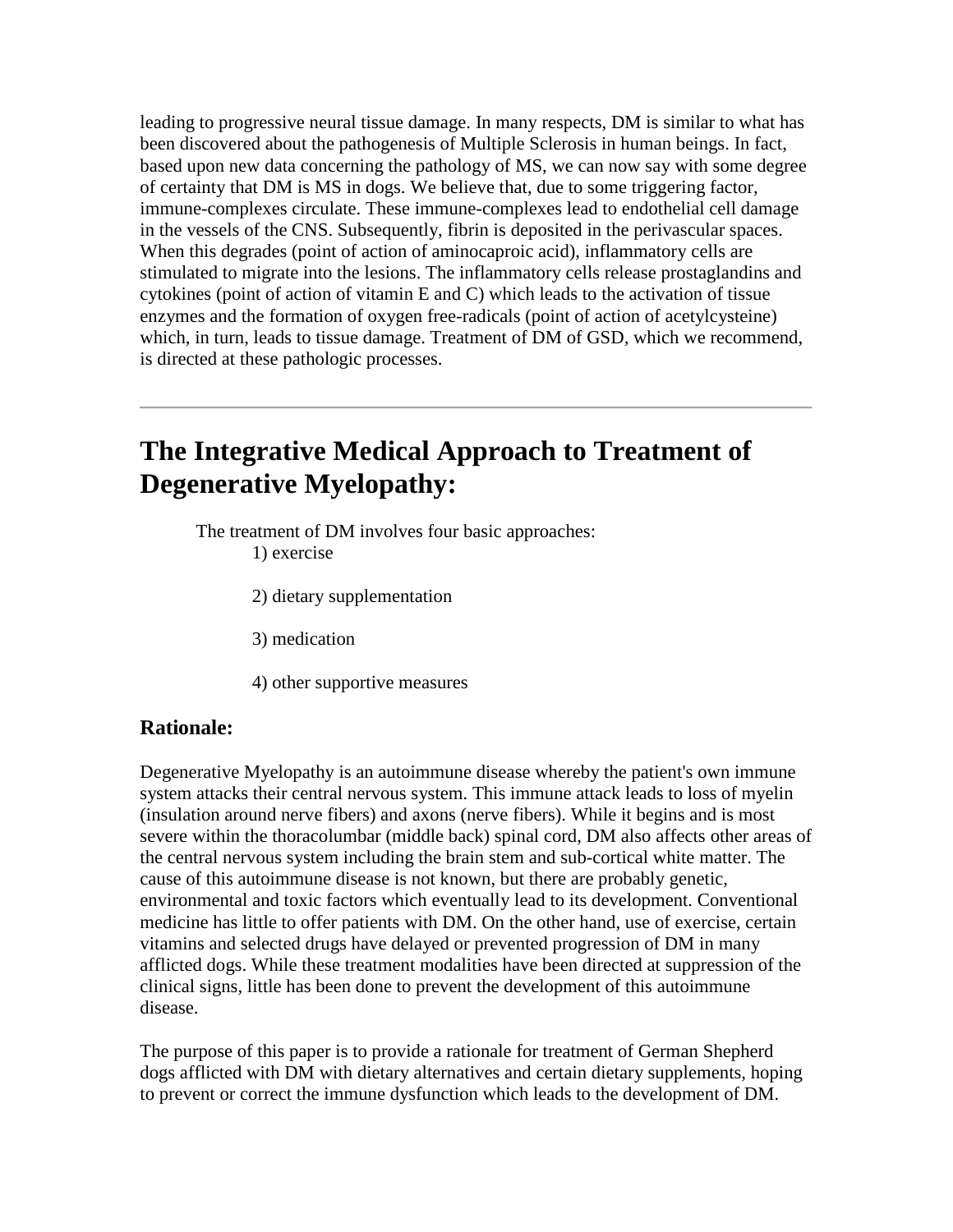Most of the suggestions presented here have been extrapolated from the human disease most similar to DM in dogs, Multiple Sclerosis, or its animal model, experimental allergic encephalitis. Additional information about the integrative treatment of MS can be found on Dr. Weil's web page [\(http://www.drweil.com\)](http://www.drweil.com/). Dr. Weil teaches integrative medicine at the University of Arizona's Medical School.

# **Exercise:**

The importance of regular aerobic exercise in the prevention of chronic degenerative diseases should not be overlooked. Many studies in human beings have demonstrated improved muscle performance, memory and cerebral blood flow in patients who undertake aerobic exercise. Many of the goals of treatment in DM are obtainable through regular exercise. Two forms of exercise seem the most useful: walking and swimming. Both have their merits and they may not be exclusive. A number of owners have reported that swimming assists dogs beyond the exercise of mere walking. Swimming generally increases muscle tone and allows movement without stress on joints. Walking, on the other hand, helps build strength, since gravity is involved. In older patients, particularly those with arthritis, gradually building the exercise program is important. In addition, allowing a day of rest between heavy workouts can help the patient recover faster from the exercise. A good general reference of exercise physiology and exercise programs is a book by Jeff Galloway: Galloway's Book on Running, Shelter Publications, Inc., Bolinas, CA, 1984.

Exercise is extremely important in maintaining the well being of affected dogs, maximizing muscle tone and maintaining good circulation and conditioning. This is best achieved by an increasing schedule of alternative day exercise. Running loose on the owner's property is not adequate; regular periods of programmed continuous exercise are the most important. It is equally important that the patient with DM be allowed to rest on the day when exercise is not programmed. This will allow strained muscles and tendons to heal and increase the build up of muscle strength. The dogs do not have to be confined, only that they are not encouraged to do strenuous exercise on the "off" day. I recommend starting with 5-10 minutes of walking or swimming every other day for 2 weeks. Then, increase the length of exercise time to a goal of 30 minutes twice a week and a long walk of 1 hour once a week. If your dog already exceeds this limits, that is fine. However, remember to provide a day of easier exercise between vigorous workouts. This is particularly important as the patient gets older. If the patient exhibits muscle or joint stiffness on the day following vigorous exercise, try ginger, garlic, mustard and feverfew to reduce inflammation. Alternately, carprofen (Rimadyl 2 mg/kg twice a day) or acetaminophen (5 mg/kg up to 3 times a day) may help make the patient more comfortable. Many DM patients have remained functional because of exercise alone. We use to think that hospitalization was harmful to patients. We now know it is the lack of exercise which is harmful. Make sure your pet gets their exercise if they are hospitalized or kenneled for any period of time.

# **Supplementation:**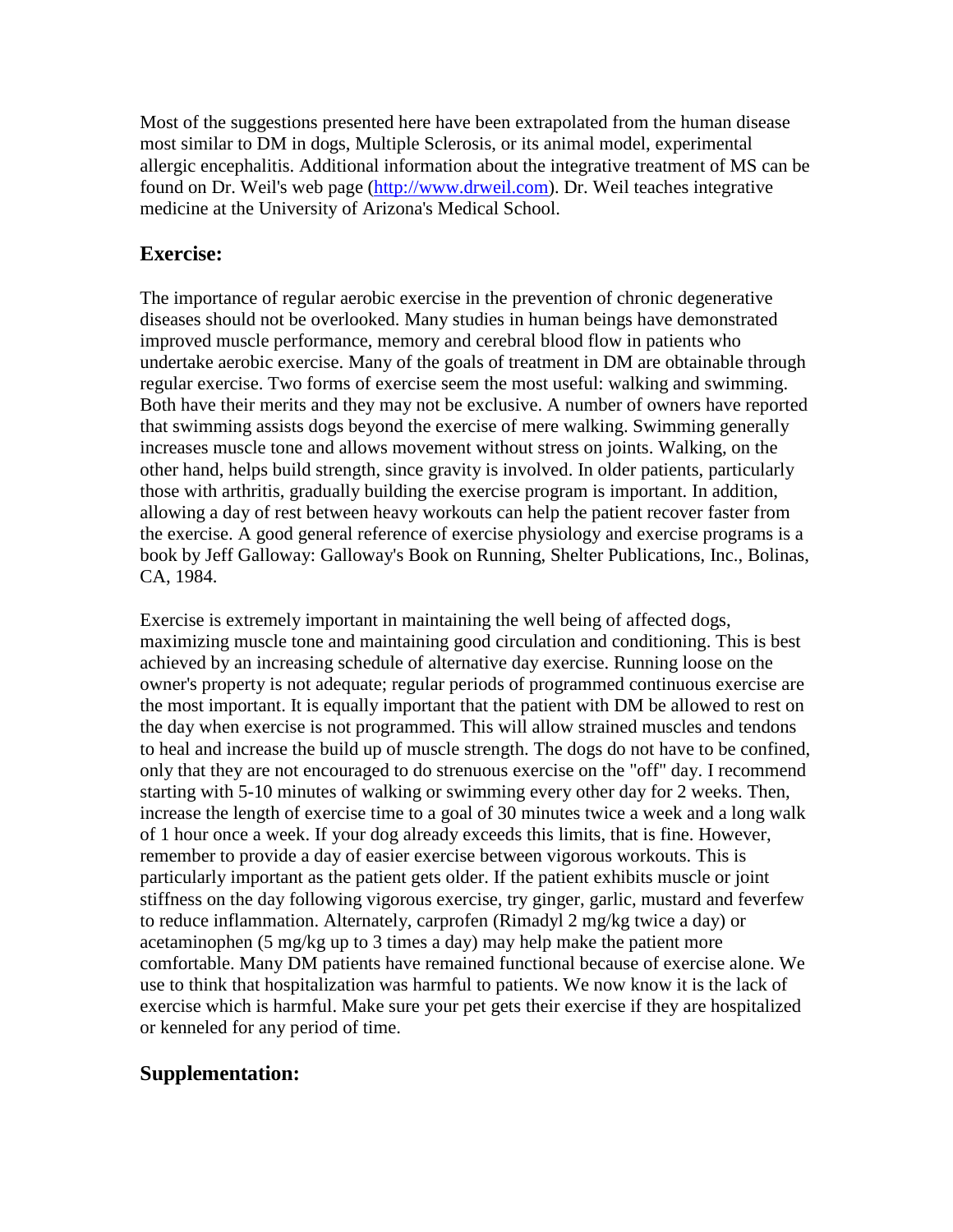### *Dietary Considerations:*

Dietary and dietary supplement management of DM has not received great attention. We, and others, have long sense recommended certain dietary additives do in part to deficient levels of certain vitamins in dogs afflicted with DM, yet dietary supplementation has not resulted in more than mild reduction in the rate of progression of the clinical signs. On the other hand, diet may have a powerful influence on the development of chronic degenerative diseases and new information suggests that dietary regulation might play a more significant role in the progression and development of diseases like MS. Elimination of toxins from pre-processed food may assist in preventing a number of immune-related disorders. The current treatment of DM is designed to suppress the immune disease, but does nothing to correct the immune alterations which led to the disease state. Diet might help in correcting this defect and allow the immune system in DM dogs to stabilize. The principles of dietary therapy are outlined here, including a "home-made" diet. For those who cannot "cook" for their dog, the basic diet should be supplemented with the additional ingredients list below. It is best to choose a dog food which is close in protein content and is as "natural" as possible. Wild dogs were not meat eaters. They ate bodies, including intestinal contents (often laden with plants and plant materials). Dogs have evolved so that eating animal fats and protein do not cause them to suffer the same problems as human beings when eating these sources of saturated fats. Even so, dogs probably suffer from the same causes of dietary and environmental intoxication which affects human beings.

The basic diet and its components have been checked for balance. In addition to the basic components, we are adding vitamins, minerals and natural herb supplements for which no specific requirement is known or at levels which are to provide a specific pharmacologic effect. Again, we recommend those compounds which scientific evidence supports their efficacy. Used according to the following formula, the diet and compounds should not do any harm and have the potential to do good. By cooking for your dog, you can select healthy products which do not have preservatives and additives which might be harmful. In addition, you have the option to use organically grown foods. If the dietary approach is successful, DM patients may not need to use other medications to prevent further deterioration. It is also possible that this diet might prevent the development of DM in dogs who are presently healthy. These hypotheses will be evident in the future, if they remain true.

*Basic diet:* (based upon 1 serving size for 30-50 pounds body weight) 2 oz Boneless Pork Center Loin Chop (boiled, baked or fried in olive oil)

4 oz Tofu (soybean curd)

8 oz Long Grain Brown Rice (3 oz cooked in 6 oz water)

2 tsp Extra Virgin Olive Oil

¼ cup Molasses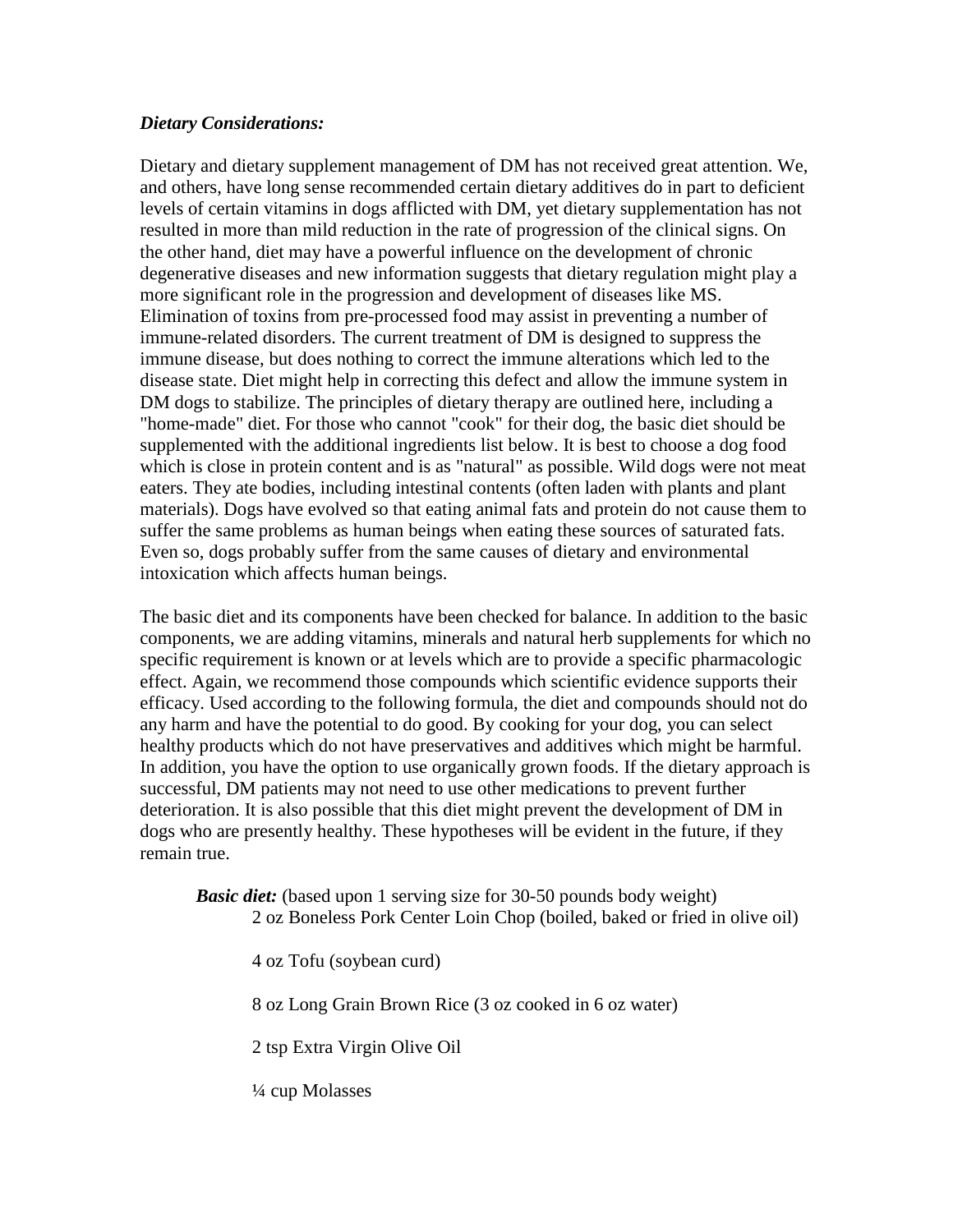2 Whole Carrots (boiled and then cut up)

1 cup Spinach (cooked)

4 Tbs Green Bell Pepper (chopped and steamed)

4 Broccoli Spears (boiled and then cut up)

This diet (1 serving for 30-50 pounds body weight) provides approximately 1160-1460 calories per serving. You can substitute poultry meats, beef and lamb for the pork chop. This will alter the composition slightly, mainly by added additional fat. The weight of meat is based upon boneless weight. Most of the items can be prepared in a microwave. Based upon your dogs body weight, you will need to make more or less. For example, if your dog weighs 80 pounds, multiply all the ingredients by 1.5 (can be as high as 2.5 times, though), keeping their relative proportions. This is a starting point. You can also make this portion of the diet in advance, aliquot it into appropriate quantities and freeze it for later use. Just before feeding time, remove the diet from the freezer and thaw in hot (or boiling) water or microwave to defrost. To complete the diet, add (amount per serving) before serving:

1 tsp Dry Ground Ginger

2 Raw Garlic Cloves (crushed)

½ tsp Dry Mustard

1 tsp Bone Meal

Using the above diet, approximately 1 serving equals 1 can of commercial dog food. The exact requirements for your dog can be approximated by substituting the diet on that basis. You should weigh your dog each week, if losing weight, increase the amount of the diet given. If gaining weight, cut back on the amount given. Eventually, the correct amount will be clear. The reason why the amount has such a broad range in that ideas about the daily caloric requirements vary. Since many German Shepherds have sensitive stomachs, it may be wise to phase in the new diet by mixing it with their existing food until they have adapted. Start by mixing the diet with their existing food in equal amounts. After 1 week increase the diet to 75% of their food. After another week, switch completely over to the diet. This diet is balanced and high in most of the vitamins and minerals which your dog will need. Any shortcomings will be corrected with the supplements given below as part of the treatment.

*Note*: The general purpose of the diet is to provide excellent quality of ingredients with protein coming from Soybean curd (tofu). Tofu contains many valuable flavonoids and other ingredients which promote health. If you decide to use a commercial food, you may want to use a Soybean Concentrate which contains these ingredients, but lacks the extra protein. Alternatively, you can add tofu to the diet (5-6 oz/day) and add honey or molasses to it (¼ cup) to make it taste better. Reduce the commercial diet by 25-33% and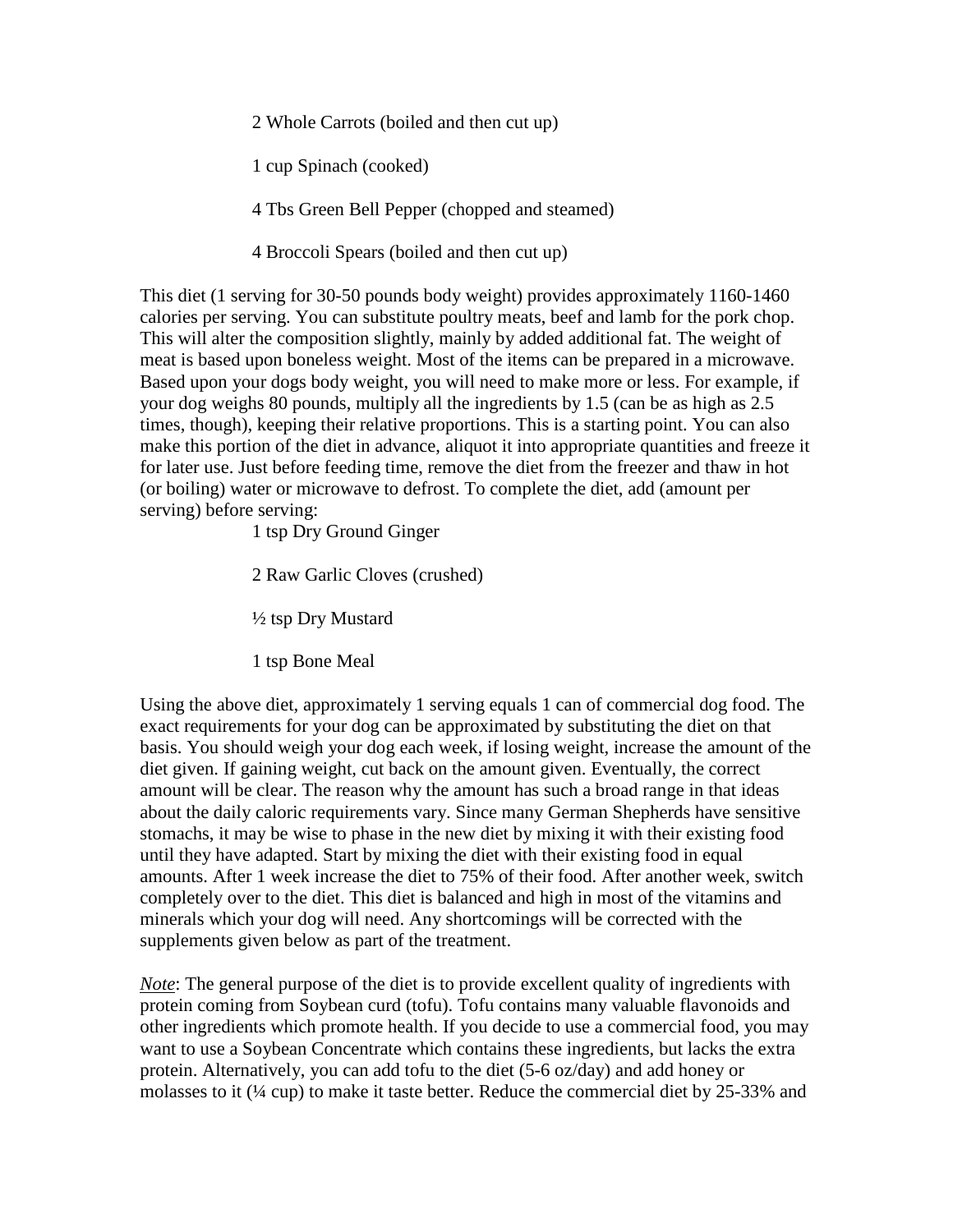monitor your dogs weight, reducing or increasing the commercial diet accordingly. The addition of raw garlic is to provide garlic's anti-inflammatory action and (since it is raw) to provide an antibiotic action. Raw garlic is anti-bacterial and anti-fungal. This action is lost when garlic is cooked or dried. Dry ginger is also a good anti-inflammatory. Together with garlic, dry ginger can replace the need for aspirin-like (NSAID) drugs. Fresh ginger or pickled ginger are also good anti-emetic compounds, calming the stomach. Mustard provides ingredients which support improved digestion and bowel function. So, raw garlic, dry ginger (occasionally using fresh or pickled ginger) and dry mustard should be added to the food, even if it is commercial. These will not unbalance the commercial food, providing important drug properties without the side-effects of "non-natural" drugs. Using the vegetables, the diet also provides many nutrient and vitamins which are not found in commercial dog food. If commercial dog food is given, giving extra Soy Concentrate, Soy Lecithin and Beta-Carotene to the diet will improve the commercial food. They are not needed, if you feed the above diet. The diet provides a balanced, moderate protein and fat diet which is high in many essential nutrients. The only commercial food which fulfills many of the goals is *Nature's Recipe Canine Vegetarian Diet*, available from many specialty pet supply stores.

#### *Supplements (dietary):*

#### **Vitamins:**

#### *B-Complex:*

B vitamins are water soluble and any excess amount will be eliminated through the urine. They may help in neural regeneration and are something which should be given to dogs. No dog should die while having cheap urine. In DM, there is altered absorption of some B vitamins and supplementation can correct this. If your dog is healthy, then give high potency B-complex (containing approximately 50 mg of most of the B components). If your dog has DM, give stress formula B-complex containing 100 mg of most of the B components.

#### *Yeast:*

Nutritional yeast, in powder or flake form, is a good source of the Bcomplex vitamins, trace minerals, and some protein. It is not expensive. A heaping tablespoon of yeast will color your dog's urine yellow (owing to its content of riboflavin). You may sprinkle it on the diet, as an alternative to giving your dog a B-complex pill. However, it may be more difficult to be sure you are giving the right dose. Try 1-2 T with eat meal.

#### **Antioxidants:**

#### *Vitamin E:*

Vitamin E is an important nutrient which has been shown to have a number of physiologic and pharmacologic effects. It is a potent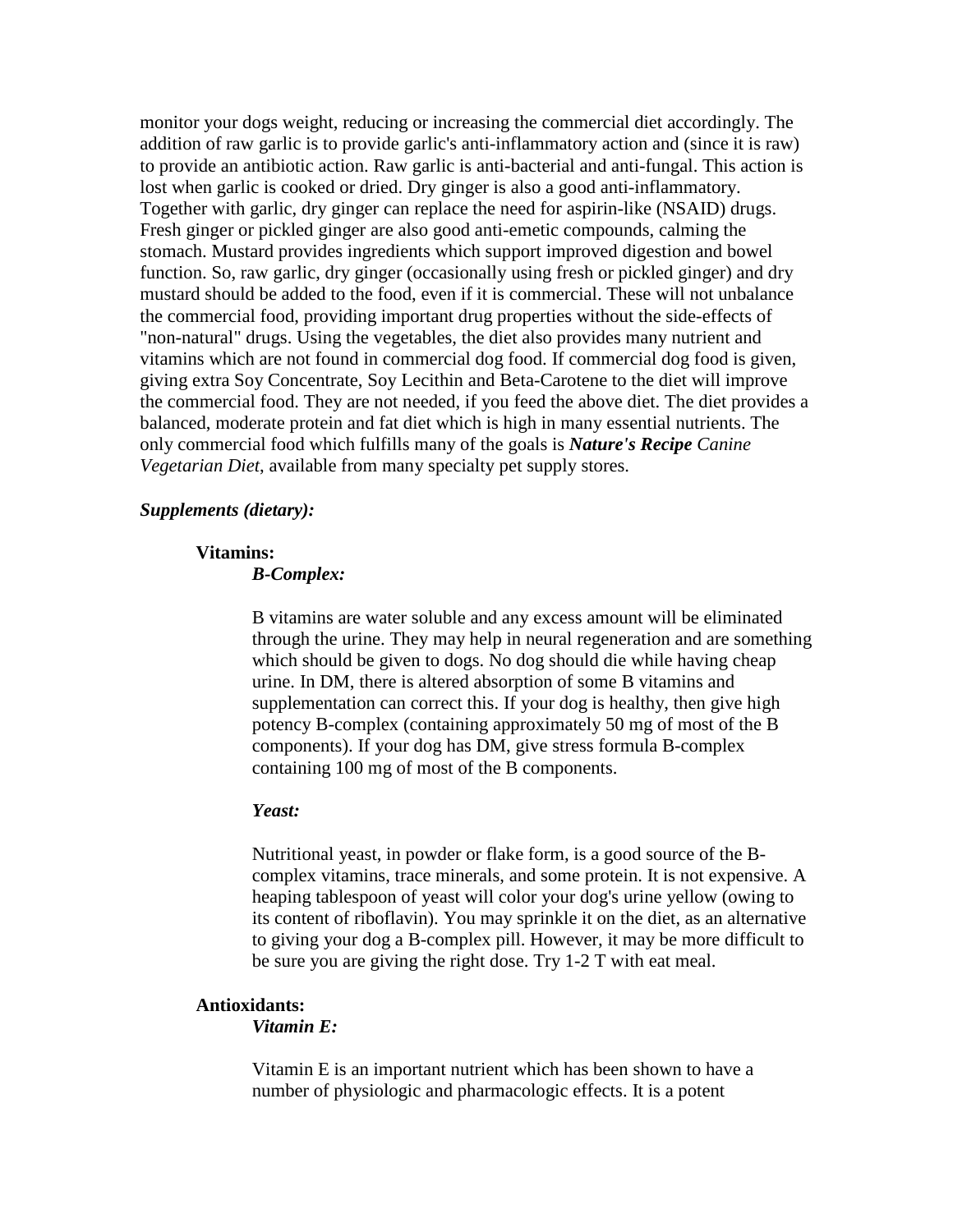antioxidant and reduces fat oxidation and increases the production of HDL cholesterol. At higher doses it also reduces cyclooxygenase and lipooxygenases activities, decreasing production of prostaglandins and leukotreines. As such, it is a potent anti-inflammatory drug. It will reduce platelet function and prolong the bleeding time slightly in healthy individuals. There is no known side-effects to vitamin E at levels less than 4000-6000 IU per day (except in cats, where levels >400 IU/day might create hepatolipidosis). This drug slows the progression of DM and corrects for low serum and tissue levels. In DM, there does appear to be a deficient absorption and tissue-binding protein which accounts for the low serum and tissue concentrations of vitamin E. I recommend that vitamin E be given to all German Shepherd dogs. For GSD under 2 years of age, give 400 IU of vitamin E daily. For GSD over 2 years of age, give 800 IU of vitamin E daily. If your dog develops DM, then the dose of vitamin E should be increased to 2000 IU daily.

#### *Vitamin C:*

Vitamin C works with vitamin E and helps regenerate vitamin E, potentiating its antioxidant effect. Vitamin C supplementation does no harm, since the excess is excreted through the kidney. While dogs produce vitamin C in their bodies (unlike human beings, pigs and guinea pigs who must have it in their diet), under stress or disease, they may need vitamin C in excess of their manufacturing capacity. In excessive dose, vitamin C can cause flatulence and diarrhea. This intestinal tolerance level varies among dogs, but is generally around 3000 mg per day in an adult GSD. I recommend this be given to all GSD. For GSD under 2 years of age, give 250 mg vitamin C twice a day. For GSD over 2 years of age, give 500 mg of vitamin C twice a day. If your dog develops DM, then increase the vitamin C to 1000 mg twice a day unless this level causes diarrhea.

#### *Selenium:*

Selenium is an important mineral which has antioxidant properties similar to vitamin E. Vitamin E can replace the requirement for selenium in the body, but selenium cannot substitute for vitamin E. In addition, selenium does not cross the blood-brain barrier like vitamin E. On the other hand, selenium may help allow vitamin E to be more effective. Many plant sources are low in selenium and supplementation may be important. Selenium can create toxicity if given at too high a level; therefore, never give more that 200 µg of selenium per day in large dogs nor more than 100 µg per day to small dogs. Below these levels, selenium should be safe. I recommend giving selenium to GSD. For GSD under 2 years of age, give 100 µg of selenium daily. For GSD over 2 years of age, give 200 µg of selenium daily.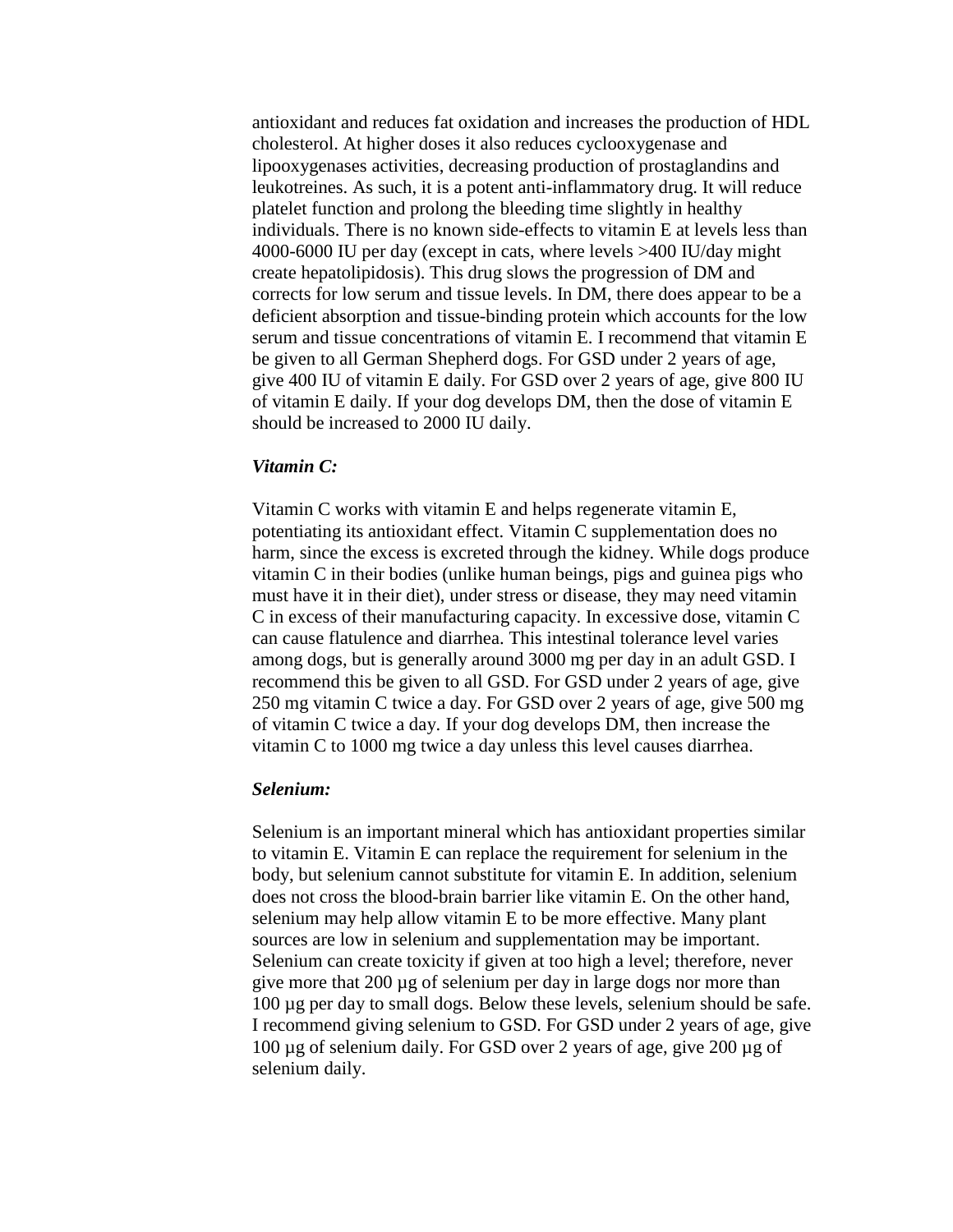#### **Membrane stabilizers:** *Omega-3 fatty acids:*

Omega-3 fatty acids like EPA (eicosapentaenoic acid) and DHA (docosahexaenoic acid) are the constituents of fish oils that act as antiinflammatory agents and may be worth trying if your dog has an autoimmune disorder or arthritis. Many versions of these substances are on the shelves of health-food stores, from salmon oil to capsules of concentrated EPA. However, eating some cooked salmon or sardines may have benefits over capsular forms of the fish oils. Alternatively, you can give ground flax seeds, flax oil, or hemp oil as a dietary supplement; rather than fish oils. These materials will reduce platelet function for a brief period in dogs, but it seems that dogs compensate for this within about 8 weeks. Omega-3 fatty acids replace the 2-series fatty acids over time. As such, cellular stimulation produces 3-series prostaglandins and thromboxanes. The latter does not cause inflammation and reduce blood flow like the 2-series thromboxanes. I recommend all dogs receive a 1000 mg of fish oil capsule, 1 T ground flax seeds or eat 2 sardines every day.

### *Gammalinolenic acid:*

Borage oil, evening primrose oil and black currant oil are natural sources of gammalinolenic acid, a fatty acid which is hard to get in the diet. GLA is an effective anti-inflammatory agent with none of the side effects of anti-inflammatory drugs. It also promotes healthy growth of skin, hair, and nails. It may be good for skin conditions, arthritis, and autoimmune disorders. It takes six to eight weeks to see changes after adding GLA to the diet. I recommend all dogs receive 500 mg of GLA twice a day, either as borage oil, evening primrose oil or as black currant oil.

# *Soybean Lecithin:*

Lecithin is a fat-like substance found in the cells of the body. It may combat atherosclerosis, improve memory, and fight Alzheimer's disease in human beings. However, there is no scientific evidence to support these claims. On the other hand, lecithin is harmless. It is not necessary as a supplement unless your dog has DM and you elect not to use the diet proposed above. (There is plenty of soybean lecithin in the tofu.) If you decide to use commercial dog food, add 1-2 tsp of soybean lecithin granules to the food at each feeding.

# *Coenzyme Q:*

Coenzyme Q also called Co-Q-10, is a natural substance that assists in oxidative metabolism. It may improve the utilization of oxygen at the cellular level, and patients with heart, muscle and nerve problems may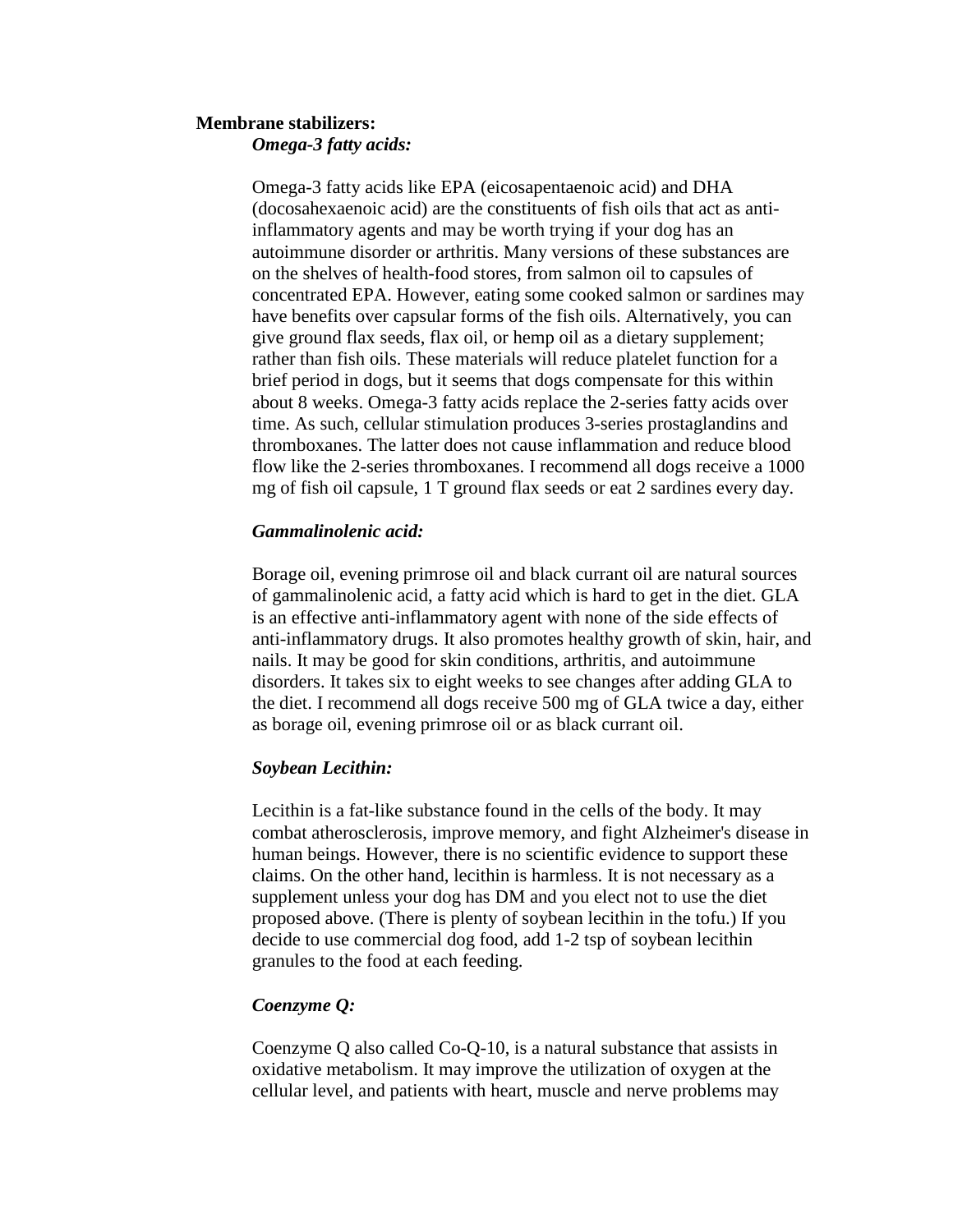find it worth trying in doses of 30-100 milligrams a day. Some human beings report that it increases their aerobic endurance. Coenzyme Q is harmless, but not cheap. It is probably not worth supplementing your dog with Coenzyme Q, if it is healthy. However, since DM patients suffer from nervous system problems, muscle wasting and need aerobic endurance, I recommend giving DM patients 100 mg Coenzyme Q daily.

#### **Tonic herbs (natural remedies):** *Ginkgo leaves:*

One tonic I recommend is an herbal preparation made from the leaves of the ginkgo tree (Ginkgo bilboa). Recently extracts of ginkgo leaves have attracted much attention from researchers because of their ability to increase blood flow to the brain. You can buy capsules of these extracts in most health-food stores, although different brands vary considerably in their content of active ingredients (ginkgocides). Ginkgo is nontoxic. For DM dogs, give 1 capsule twice a day.

#### *Ginseng: (males only)*

Two species of ginseng are available: Oriental ginseng (Panax ginseng) and American ginseng (Panax quinquefolium). Both are full of compounds (ginsenosides) that work on the pituitary-adrenal axis, increasing resistance to stress and affecting metabolism, skin and muscle tone, and hormonal balance. Oriental ginseng is more of a stimulant and can raise blood pressure in some people, so I recommend using only the American species for dogs. Ginseng probably has little to offer young dogs, but may provide an increase in vitality to an older one. I recommend using 1 capsule of American ginseng once or twice a day in male dogs over 6 years of age. (Obviously, this includes male GSD who have DM!)

#### *Dong quai: (females only)*

Dong quai is a Chinese herbal remedy made from the root of Angelica sinensis, a large plant in the carrot family. It is often called "female ginseng," because it is a general tonic for women and the female reproductive system in much the same way that ginseng acts as a tonic for men and the male reproductive system. Dong quai is available in the form of encapsulated extracts. It is a good general remedy for female dogs who lack energy. I recommend using 1 capsule of dong quai once or twice a day for female dogs over 5 years of the age.

#### *Green tea:*

Green tea is a good general tonic and has some cholesterol lowering effects. It also contains theophylline which can help boost energy. It is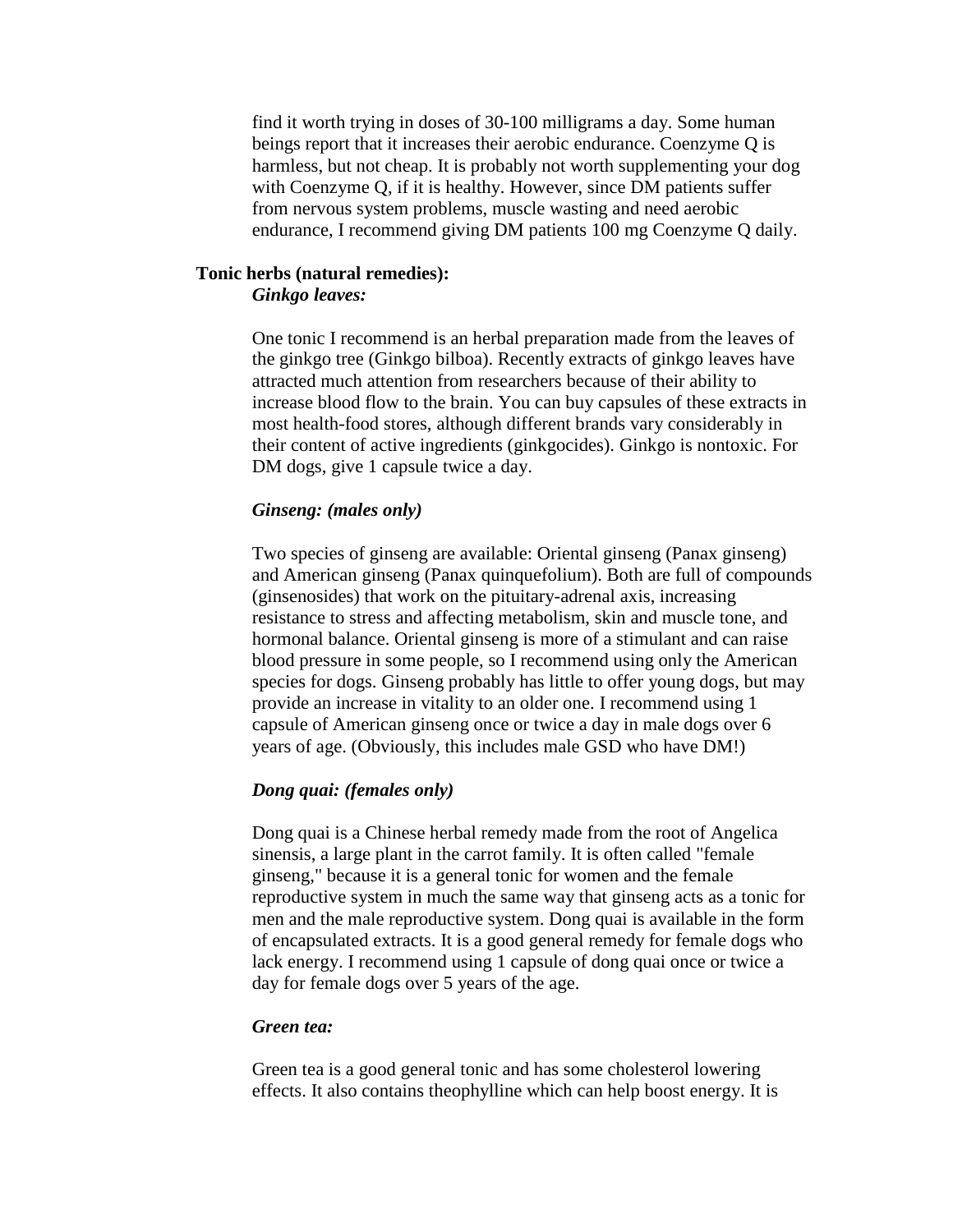available as a capsular extract or you can make green tea and add it to the diet. I recommend 1 capsule (or cup) twice a day for DM dogs.

#### *Grape seed extract:*

A great deal of recent evidence supports the value of grape seed extract in reducing free radicals and decreasing the chances of developing chronic diseases. It is best to use standardized extracts. Alternatively, your dog can drink 1 cup of "purple" grape juice. The dose of the extract is 1 capsule (50 mg) daily for DM dogs.

#### *Hydergine:*

One prescription drug hydergine, derived from ergot (a natural fungus) may be worth trying, since it appears to help regeneration of nerve cells and fibers. It is nontoxic; however, some dogs experience GI upset and diarrhea when starting hydergine. It is probably best to start it at 2.5 mg three times a day for 2 weeks. If no problems are seen, then increase to the dose of 5 mg every 8 hours. Unfortunately, it is expensive, since you will have to give high doses for months or years; cheaper generic forms are available from [Westlab Pharmacy](http://www.westlabpharmacy.com/) (1-800-4WESTLA). For dogs with advanced DM, give 5 mg three times a day for at least three months. I only recommend this for dogs with advanced DM, since it can cause GI upset, holding it in reserve until truly needed. Your veterinarian will have to prescribe it for you.

#### *Siberian Ginseng:*

Siberian ginseng is derived from the root of a large, spiny shrub (Eleutherococcus senticosus) found in Siberia and northern China. It is a relative of true ginseng, but has entirely different properties. Siberian ginseng has "adaptogenic" properties and reduces physiologic responses to stress. Scientific investigations suggest it increases physical performance and endurance and improves immune function. For dogs with DM, give 1 capsule twice a day.

#### *Bromelain/Curcumin:*

Bromelain is an extract of pineapple stems which has the property of decreasing circulating immune-complexes. As such, there is no Western medicine which is its equal. Since many of the complications and the direct initiation of the immune damage may be caused by the elevated immune-complexes in DM, bromelain may be an important key in helping to control the progression of DM. Curcumin (the yellow pigment of turmeric plants) is a potent anti-inflammatory agent. Bromelain and curcumin have a synergistic effect whereby they assist the absorption of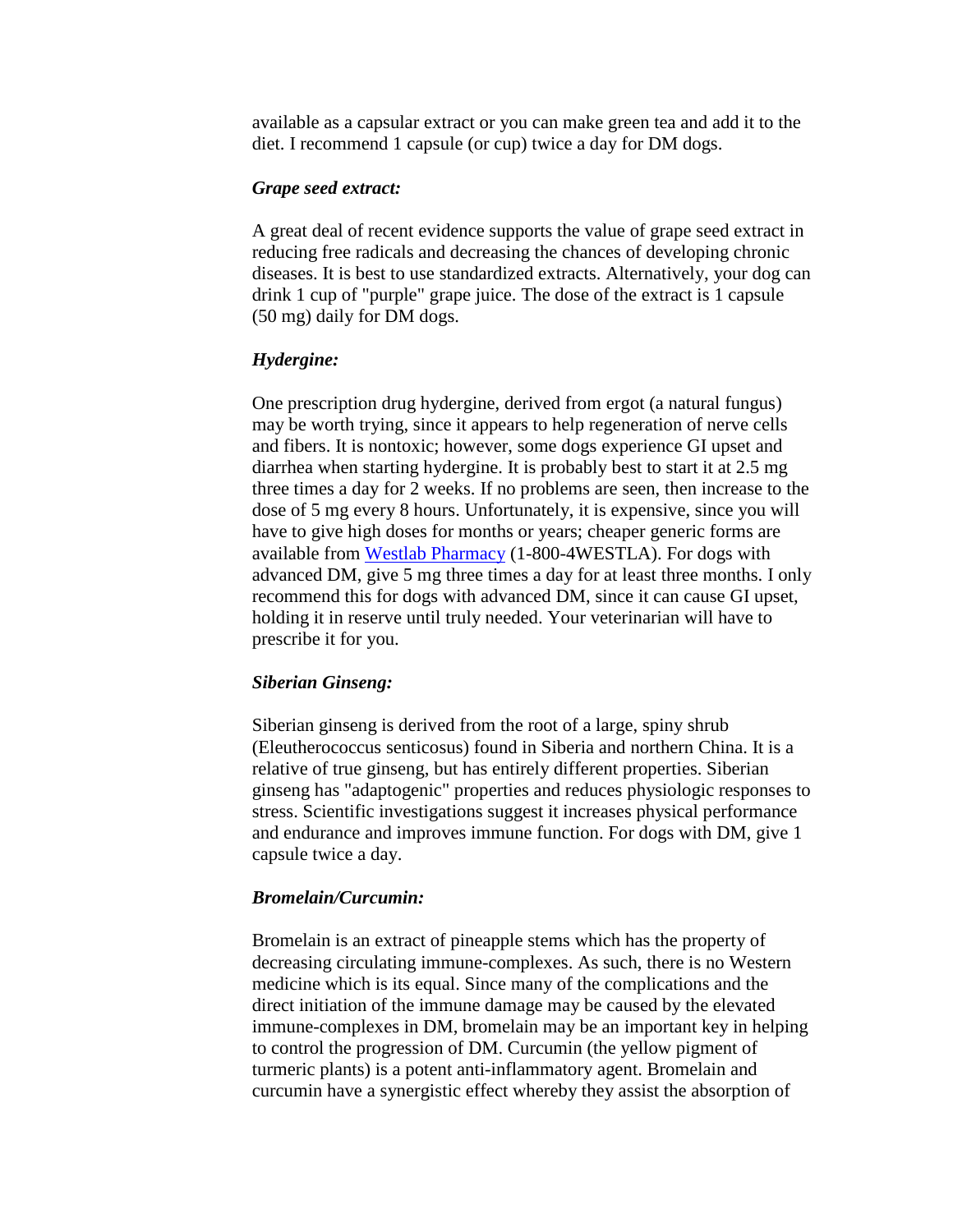each other from the gastrointestinal tract, increasing their potency. As such, they should be given together. Many health food stores carry combinations of bromelain and curcumin. For dogs with DM, give 400- 500 mg of bromelain with 500-400 mg of curcumin twice a day. (Curcumin is found in low concentrations in the spices turmeric and yellow mustard. As such, it is possible to replace the "capsule" form by adding 1-2 Tbs of turmeric and 1-2 tsp of dry yellow mustard to the diet.)

#### *Feverfew:*

Feverfew is a natural NSAID compound without the side-effects of prescription drugs. It can be used in dogs with pain or arthritis to help reduce inflammation and discomfort. I do not recommend it for routine use; but, if your dog has pain from arthritis, give 1 capsule every 8-12 hours as needed. You can use this for 5 days out of the week, safely.

*Note*: [WestLab Pharmacy](http://www.westlabpharmacy.com/) has developed a palatable vitamin/mineral/herb product (Antiox-Q) which contains bovine cartilage, coenzyme Q, vitamin E, GLA, omega fatty acids, selenium, ginkgo, bromelain, curcumin, olive oil and B complex. This product contains the correct dosage of these compounds and only needs the addition of vitamin C, the ginsengs, green tea and grape seed to be complete. They may be contacted at 1-(800)- 4WESTLA [1-(352)-373-8111, locally].

#### **Medication:**

Over the last 2 decades, we have found 2 medications which appear to prevent progression or result in clinical remission of DM in many (up to 80%) of the patients. These medications are aminocaproic acid (EACA) and n-acetylcysteine (NAC). We recommend giving EACA as a solution, using the generic product. This product, while designed for injection, can be mixed with chicken broth to provide a palatable solution for oral usage. We mix 2 parts of aminocaproic acid solution (250 mg/ml) with 1 part chicken broth and give 3 ml of this mixture orally every 8 hours. In our experience, this mixture has been equally, if not more, effective to the tablet form of EACA. Besides, the solution is much less expensive than the tablets. The generic form of EACA solution can be obtained from American Regent, 1-(800) 645-1706 (outside of NY). The generic drug from American Regent may be obtained through prescription with the help from a local pharmacy. An alternative source for EACA is to have a compounding pharmacy make the solution from chemical grade EACA. One such pharmacy is [WestLab Pharmacy](http://www.westlabpharmacy.com/) in Gainesville, FL. They can be reached at 1-(800) 4WESTLA [1-(352) 373-8111, locally] and can mail the medication and bill the client directly. The only side effects that have been attributed to EACA have been occasional gastrointestinal irritation. This presents a problem only in a few patients, usually who have pre-existing GI problems that the medication might exaggerate. A local pharmacist can help in determining whether any additional drugs might be contra-indicated or lead to possible drug-interactions with the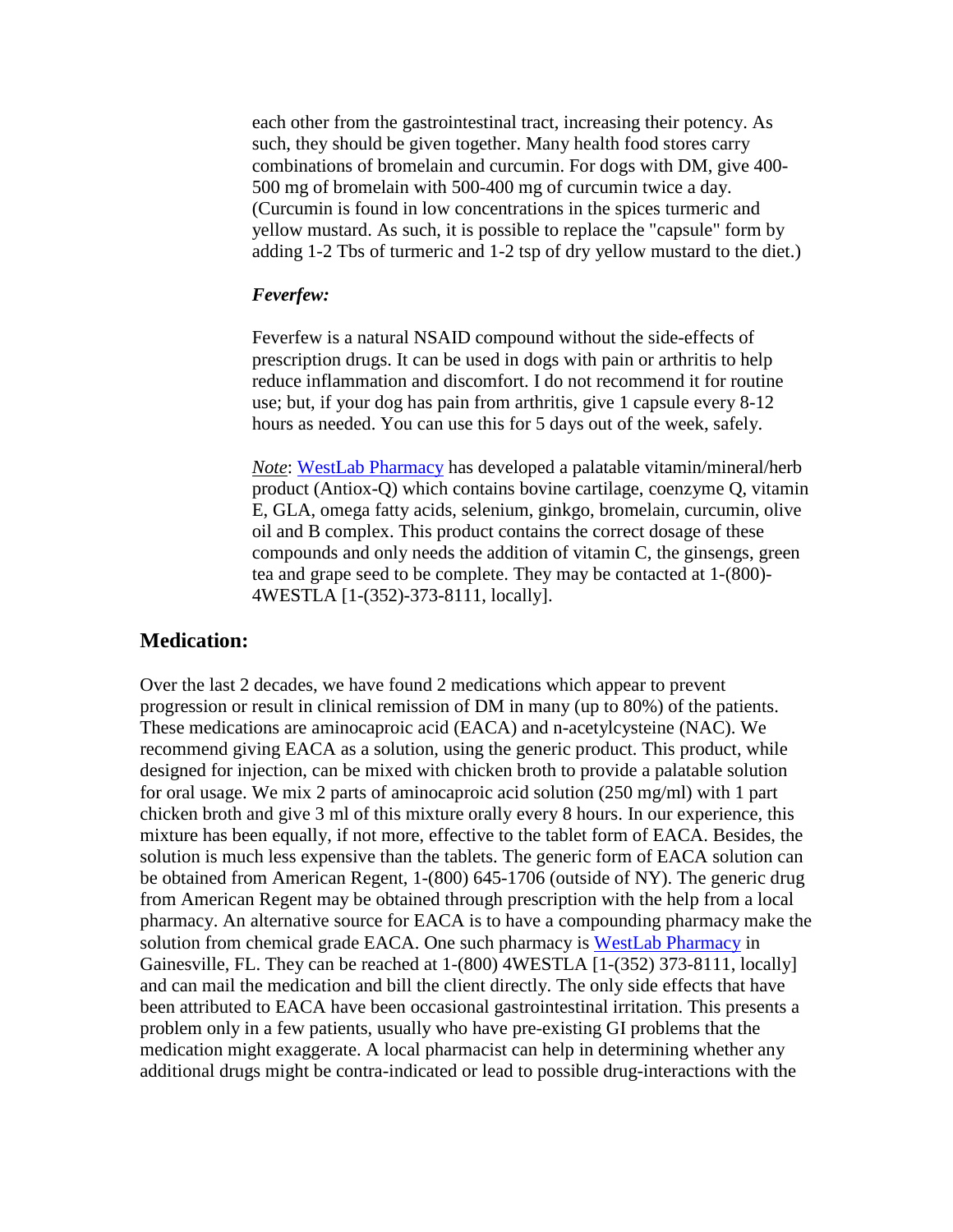recommended therapy. The only known interaction is with estrogen compounds; but, only in high doses.

Acetylcysteine is a potent anti-oxidant which has powerful neuroprotective effects. We give 75 mg/kg divided in 3 doses a day for 2 weeks. Then, we give the 3 doses every other day. The N-acetylcysteine comes as a 20% solution and must be diluted with chicken broth (or other compatible substitute) to 5%. Otherwise, it will cause stomach upset. This new treatment is expensive unless purchased through compounding pharmacies. Again, [WestLab Pharmacy](http://www.westlabpharmacy.com/) has this product and can send it to clients upon veterinary prescription. Using N-acetylcysteine at the above dosing does not appear to have side-effects. It can produce vomiting and may increase the bleeding time. The GI upset is likely due to the sodium content of the pharmaceutical product, which requires high concentration of base to buffer to pH 7.4. By reducing the pH during preparation, WestLab's product does not have as many side-effects. Giving fresh ginger 30 minutes before and giving the NAC with food (or on a full stomach) often reduces this effect.

The combination of aminocaproic acid, N-acetylcysteine, dietary supplements and exercise is the best treatment we have been able to discover to date. It corrects those aspects of the immune dysfunction which we can treat, based upon our belief that DM is an immune-mediated inflammatory disease. We always hope that all patients will respond to our treatment protocol. Unfortunately, it does not work in all cases; however, this combined treatment has been up to 80% effective in patients diagnosed at the University of Florida. The chances of successful treatment are improved if the therapy is begun early in the course of DM rather than later. A response to the drugs should be evident within the first 7-10 days. There are no other medications that we have found to provide any real benefits in the long term treatment of DM. Further information about other treatments may be found in Current Therapy X, pages 830-833 and in Vet. Clin. Nor. Am. 22:965- 971, 1992.

# **Other Supportive Measures:**

# *Heartworm medication:*

Since the monthly heartworm medications (Heartgard, Heartgard plus and Interceptor) increase immune responsiveness, we do not recommend using these products. Instead, we recommend plain diethylcarbamazine (DEC or Filaribits) which must be given daily. I do not recommend Filaribits plus (some dogs experience liver problems using it). If your dog is currently taking a monthly heartworm preventative, you must give one last dose and start the daily medication the next day. This is because the medications work at different points in the heartworm "life-cycle". Revolution, which is a new topical heartworm preventative, does not alter the immune response like the other monthly products. As such, Revolution should be safe to use in DM to control internal (and external) parasites.

# *Flea prevention:*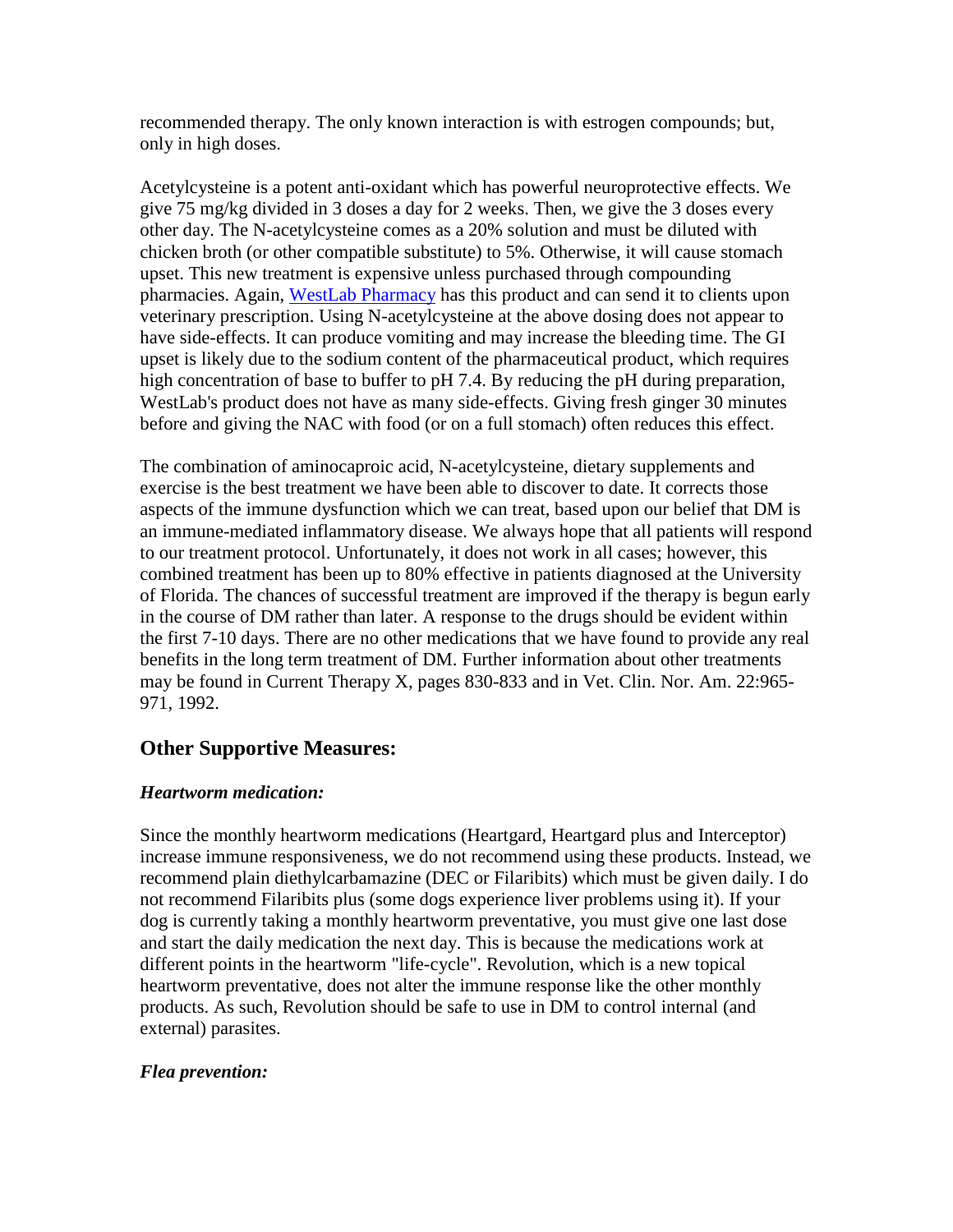Many of the old and new flea products can cause problems when certain neurologic conditions are present. As such, we recommend using boron, pyrethrums and Precor as the main control methods. Of the new medications, Frontline Spray and Revolution may be safe to use.

### *Acupuncture:*

The traditional Chinese art of insertion of needles into various specific points of the body (with injection of small amounts of fluid or electrical stimulation) has been shown to provide analgesia and relief from acute and chronic pain. This has the advantage of having none of the side-effects of analgesic drugs. In addition, acupuncture can do no harm. In DM, acupuncture alone slows the condition, but does not stop the progress. One the other hand, DM patients who have concurrent arthritis may benefit from acupuncture therapy.

# *Dietary Cartilage:*

In many cases of degenerative joint disease with arthritis, recent studies have suggested that glycosaminoglycans and chondroitin sulfate may help reduce pain and inflammation from osteoarthritis, assisting in the healing process. While these products are available through health-food stores or a pharmaceutical medication through your veterinarian, you can give these to your dog directly by giving cooked cartilage. Sources of dietary cartilage would included cooked and "de-bone" chicken wings or using cooked spare ribs as the meat source in the diet. Why pay for cartilage products if it can be gotten for free in the dietary source. Some people taught the benefits of shark cartilage, but there are no scientific studies to support these claims. (It is also ecologically unsound to kill sharks to harvest their cartilage.) On the other hand, increase dietary cartilage can do no harm, particularly in the face of arthritis. In DM patients with arthritis, I recommend 1-2 grams of dietary cartilage with each meal. Another alternative is bovine gelatin (Knox gelatin or Knox Nutrajoint) which can be added to the food (1-2 packages per feeding). In some dogs, using glucosamine/chondroitin sulfate complex will be beneficial in controlling joint pain and stimulating healing; however, dietary cartilage has these compounds along with other important ingredients. Forms of glucosamine/chondroitin sulfate complex are available at health food store. (These are cheaper than products available from your veterinarian and may work as well) I recommend around 1200 mg of glucosamine and 1500 mg of chondroitin sulfate daily, if other forms of cartilage are not available.

# *Stress Reduction:*

DM progresses at different rates and "stress" plays a role in its advancement. Minimizing stressful situations is important where possible. While anesthesia does not appear to cause problems with DM; in the past, even minor invasive surgical procedures can result in a marked increase in clinical signs of DM. Unfortunately, the worsening caused by surgical stress can be irreversible. Due to the advent of N-acetylcysteine therapy and being more attentive to the continued exercise of hospitalized DM patients, we now have been successful in performing many surgical procedures in these dogs. These have